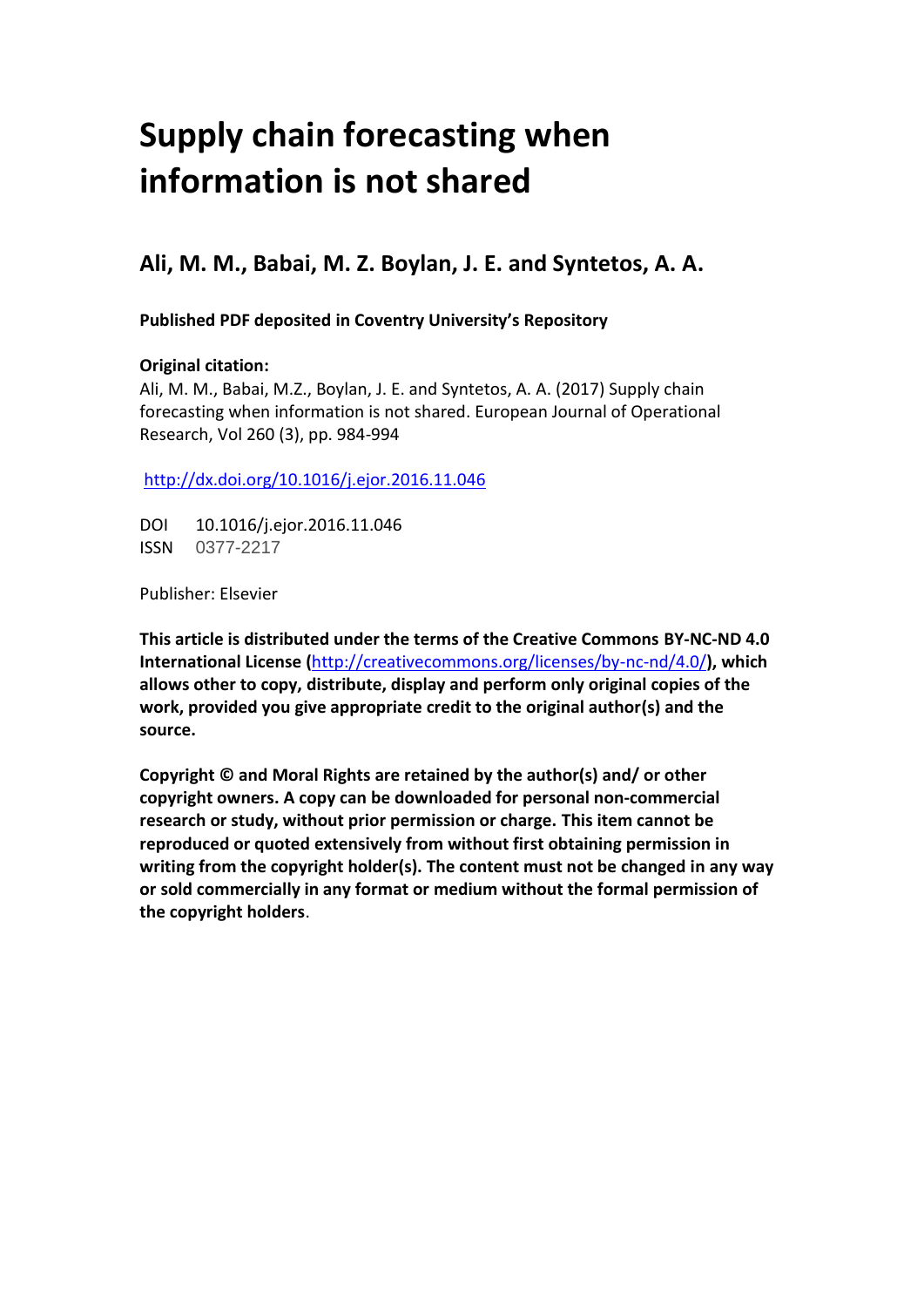Contents lists available at [ScienceDirect](http://www.ScienceDirect.com)

### European Journal of Operational Research

journal homepage: [www.elsevier.com/locate/ejor](http://www.elsevier.com/locate/ejor)

Production, Manufacturing and Logistics

## Supply chain forecasting when information is not shared

Mohammad M. Alia\*, Mohamed Zied Babaib, John E. Boylan<sup>c</sup>, A. A. Syntetos<sup>d</sup>

<sup>a</sup> *Head of School of Strategy and Leadership, Coventry Business School, Coventry University, UK*

<sup>b</sup> *Senior Professor, Kedge Business School, France* <sup>c</sup> *Professor of Business Analytics, Department of Management Science, Lancaster University, UK*

<sup>d</sup> The Panalpina Chaired Professor of Manufacturing and Logistics, Panalpina Centre for Manufacturing and Logistics Research, Cardiff Business School,

*Cardiff University, Cardiff CF10 3EU, United Kingdom*

#### a r t i c l e i n f o

*Article history:* Received 22 November 2015 Accepted 25 November 2016 Available online 16 January 2017

*Keywords:* Supply chain management Information sharing Simple moving average ARIMA Downstream demand inference

#### A B S T R A C T

The operations management literature is abundant in discussions on the benefits of information sharing in supply chains. However, there are many supply chains where information may not be shared due to constraints such as compatibility of information systems, information quality, trust and confidentiality. Furthermore, a steady stream of papers has explored a phenomenon known as Downstream Demand Inference (DDI) where the upstream member in a supply chain can infer the downstream demand without the need for a formal information sharing mechanism. Recent research has shown that, under more realistic circumstances, DDI is not possible with optimal forecasting methods or Single Exponential Smoothing but is possible when supply chains use a Simple Moving Average (SMA) method. In this paper, we evaluate a simple DDI strategy based on SMA for supply chains where information cannot be shared. This strategy allows the upstream member in the supply chain to infer the consumer demand mathematically rather than it being shared. We compare the DDI strategy with the No Information Sharing (NIS) strategy and an optimal Forecast Information Sharing (FIS) strategy in the supply chain. The comparison is made analytically and by experimentation on real sales data from a major European supermarket located in Germany. We show that using the DDI strategy improves on NIS by reducing the Mean Square Error (MSE) of the forecasts, and cutting inventory costs in the supply chain.

© 2016 The Author(s). Published by Elsevier B.V. This is an open access article under the CC BY-NC-ND license. [\(http://creativecommons.org/licenses/by-nc-nd/4.0/\)](http://creativecommons.org/licenses/by-nc-nd/4.0/)

#### **1. Introduction**

The economic climate is becoming increasingly volatile. Having more information about the end consumer of products and services provides a critical means of reducing the uncertainty in future demand. Businesses are continually adopting new approaches to obtain and utilise this information in their planning.

These approaches require coordination of information sharing in the supply chains so that the relevant end-consumer data is passed to the upstream supply chain members (Ciancimino, Cannella, Bruccoleri, & Framinan, 2012; Asgari, Nikbaksh, Hill, & Fara-hani, 2016). [Advancements](#page-11-0) in information technology (IT) provide an efficient platform for such information to be transmitted in a speedy manner (Moskowitz, Drnevich, Ersoy, Altinkemer, & Chaturvedi, 2011; Cannella, Framinan, & [Barbosa-Povoa,](#page-11-0) 2013, Cannella, Framinan, Manfredi, Barbosa-Povoa, & Relvas, 2015). Supply chain visibility provides opportunities for managers not only to

<sup>∗</sup> Corresponding author.

plan efficiently but also to react appropriately to the correct information. In recent years, there has been a greater tendency to use IT systems to make inventory, transportation and pricing decisions based on greater visibility of information. Sharing of information proves to be the backbone for various formal coordination initiatives such as Collaborative Planning, Forecasting and Replenishment (CPFR), Efficient Consumer Response (ECR) and Forecast Information Sharing (FIS).

Supply chains are becoming aware of the importance of such visibility. Many companies are sharing information on both sides of their supply chains to create a more collaborative environment. Examples in the retail industry include the introduction of information sharing platforms by two major retailers in the UK with their suppliers: Tesco's Knowledge Hub and the Save and Sustain of Asda. [Angeline](#page-10-0) (2011) reported that collaboration between retailers and their suppliers contributed to a 260,000 tonne reduction in the amount of food and drink waste in the UK in 2010. In addition, GlobalNetXchange, a consortium of 30 companies including Unilever, Procter and Gamble and KimberlyClark have reported a 5–20% reduction in inventory costs and an increase in off-the-shelf availability of 2–12% following the launch of their CPFR programme

<http://dx.doi.org/10.1016/j.ejor.2016.11.046>

0377-2217/© 2016 The Author(s). Published by Elsevier B.V. This is an open access article under the CC BY-NC-ND license. [\(http://creativecommons.org/licenses/by-nc-nd/4.0/\)](http://creativecommons.org/licenses/by-nc-nd/4.0/)





CrossMark

*E-mail address:* [mohammad.ali@coventry.ac.uk](mailto:mohammad.ali@coventry.ac.uk) (M.M. Ali).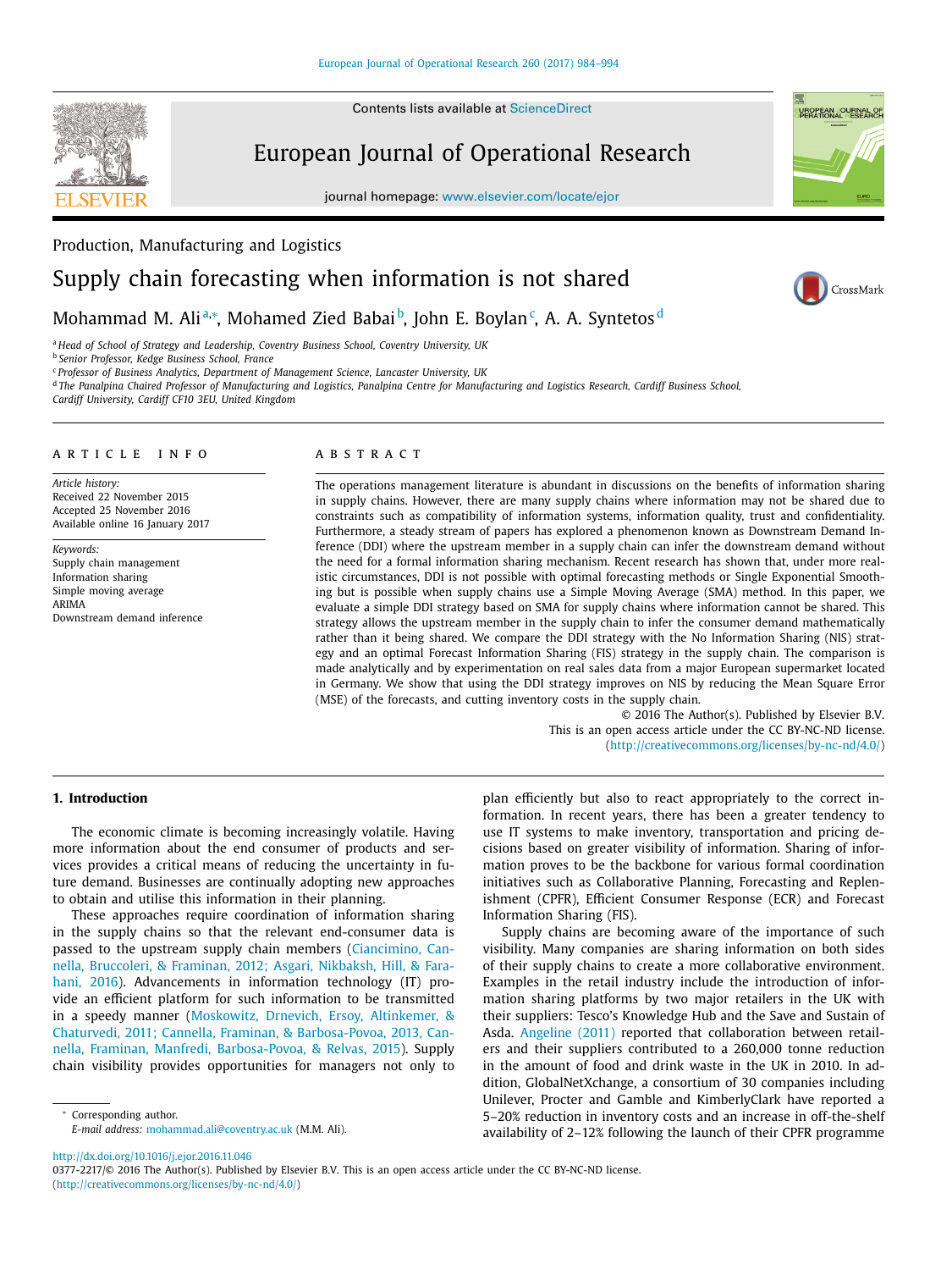<span id="page-2-0"></span>[\(Terwiesch,](#page-11-0) Ren, & Cohen, 2005). Other empirical studies investigating benefits of sharing information have reported reductions in inventory levels up to 50% [\(Disney,](#page-11-0) & Towill, 2002), reductions in inventory costs up to 40% [\(Ireland,](#page-11-0) & Crum, 2006), and reductions in supply-chain costs by up to 40% (Boone, & [Ganeshan,](#page-10-0) 2008).

Notwithstanding the above success stories, the implementation of processes for effective information sharing is not widespread. About 84% of 111 companies surveyed by PRG [\(E2Open,](#page-11-0) 2013) reported a formal supplier relationship management strategy in place. However, only one out of six of these companies were using those programmes. Similarly, interviews of 393 executives in a report by [Butner](#page-10-0) (2010) revealed that more than half of the respondents have implemented practices aimed at improving information visibility. However, fewer than 20 percent were pursuing these practices extensively. The report also showed that only two-thirds of these organisations shared real time data with their supply chain partners. Similarly, Seifert [\(2003\)](#page-11-0) reported two surveys on the assessment of the level of data sharing. The first, by CapGemini, of 16 retailers in Europe and North America, found that only 40% of the retailers shared shopper data with all of their suppliers. The second survey by Forrester Research of 89 retailers showed that 27% of retailers were sharing such data. In addition, the results from interviews carried out with 15 companies by Allred, Fawcett, Wallin, and Magnan (2011) showed that high-level [collaborations](#page-10-0) are rare and efforts to improve information sharing are seldom embraced holistically. The report by [Butner](#page-10-0) (2010), mentioned earlier, ranks 'supply chain visibility' as one of the greatest management challenges. Shue Yen and Chae [\(2006\)](#page-11-0) have criticised the supply chain information sharing literature for presenting the idea of formal information sharing too simplistically, while not focussing on the bigger issues that hinder this inter-organisational collaboration. This provides the motivation for the research conducted in this paper where we evaluate a strategy to deal with supply chain demand management when information is not shared.

This new strategy is based on a recently discovered phenomenon known as Downstream Demand Inference (DDI). This applies to cases where the manufacturer is not aware of the demand process at the retailer. A stream of research has shown that the upstream member in the supply chain can infer the downstream demand without the need of a formal information sharing mechanism (e.g. Zhang, 2004; [Gilbert,](#page-11-0) 2005). [However,](#page-10-0) Ali and Boylan (2012) recently showed that, under a more practical setting, with less restrictive assumptions than those considered in previous research, DDI is not possible with optimal forecasting methods or Single Exponential Smoothing but is possible when supply chains use a Simple Moving Average (SMA) method. The Simple Moving Average, of length *k*, is defined as the average of the last *k* observations. It is not the optimal forecasting method for any Auto-Regressive Moving Average demand process (eg AR(1), MA(1)), but is a robust method that is often used in practice.

Hence, the strategy we evaluate for supply chains where information cannot be shared is based on the DDI approach using the SMA method. The performance of our strategy is measured by comparing the Mean Square Error (MSE) of the forecasts, and inventory cost of the DDI strategy with two other strategies: No Information Sharing (NIS) and Forecast Information Sharing (FIS). We define NIS as a strategy where the supply chain links do not share information formally and the forecasts are based simply on the orders received from the downstream supply chain member. On the other hand, an FIS strategy is where the supply chain links share consumer demand and hence the forecasts. A detailed description of the three strategies is presented in [Section](#page-3-0) 3 of the paper.

Until now, there has been a lack of an analytical framework to allow comparison of DDI with the other two strategies (NIS and FIS) when using a Simple Moving Average forecasting method. The first contribution of this paper is to establish an expression for the Mean Square Error of the DDI approach, thus enabling a comparison across the three strategies when demand follows an autoregressive process of order one (AR(1)). The second contribution is to demonstrate that DDI is always dominated by FIS and that, beyond a certain 'break-point' of the autoregressive parameter of an AR(1) process, DDI dominates NIS in terms of Mean Square Error. The third contribution of the paper is to provide empirical evidence on the accuracy and stock control performance of the three strategies using data on almost two thousand products of a European supermarket. These results confirm the existence of a 'break-point' for DDI dominating NIS and demonstrate an overall benefit in forecasting accuracy by using DDI. However, it also shows that longer Simple Moving Averages are needed for this accuracy benefit to translate to improvements in stock control performance.

The remainder of the paper is organised as follows. Section 2 is dedicated to a review of the literature and is divided into two subsections: 'Information Sharing Inhibitors' and 'Downstream Demand Inference (DDI)'. In [Section](#page-3-0) 3, we present the three demand management strategies and derive the Mean Square Error (MSE) associated with them for AR(1) demand processes. We numerically compare the performance of these strategies in [Section](#page-5-0) 4, followed by an empirical investigation on the point of sale (POS) data of a European supermarket in [Section](#page-5-0) 5. Finally, in [Section](#page-8-0) 6, we present the conclusions and implications of the paper along with some natural avenues for further research.

#### **2. Literature review**

#### *2.1. Information sharing inhibitors*

One of the most common blockages for information sharing discussed in the literature is the lack of availability of formal information systems. Research published by SCM World [\(Courtin,](#page-11-0) 2013) points out that many companies are held back by the huge investment costs and system implementation issues associated with formal collaborations to share information. A survey of 30 UK companies conducted by [Frohlich](#page-11-0) (2002) shows three types of barriers to technology integration in supply chains: supplier-related, customer (manufacturer)-related and internal barriers. Cost is a major reason for resistance both by the suppliers and the customers and this often involves negotiation between the two parties involved in terms of the IT investment and customisation (Klein, Rai, & [Straub,](#page-11-0) 2007). Cost of the information systems is not only an issue in terms of the initial price but also in terms of implementation where time and monetary budgets are often exceeded by 50–100% (Fawcett, Osterhaus, Brau, & McCarter, 2007). [Companies](#page-11-0) involved also face internal organisational barriers for implementations as all organisations have a tendency to resist change.

Even when companies are able to successfully implement an Enterprise Resource Planning (ERP) system, sharing information may still be an issue. Successfully implemented systems in two companies may not 'talk' to each other. According to a market survey by Manhattan Associates [\(Greening,](#page-11-0) 2009): "*……. 85% of the respondent companies accepted that their information systems could be leveraged further to develop competitive advantage."* Although compatibility issues are being addressed by IT developments, sharing information is not just a technology related issue. Even when a company develops the required IT capability to share information, trust and commitment issues may negate this development [\(Mendelson,](#page-11-0) 2000). Managers make the ultimate decision on what information will be shared and with whom. Information will not be shared with a company which the managers do not trust, making mutual trust another major inhibitor of sharing information. These obstacles are not just inter-organisational. Within an organisation, company structures and cultures may militate against external collaborations [\(Fawcett](#page-11-0) et al., 2007; Allred et al., 2011).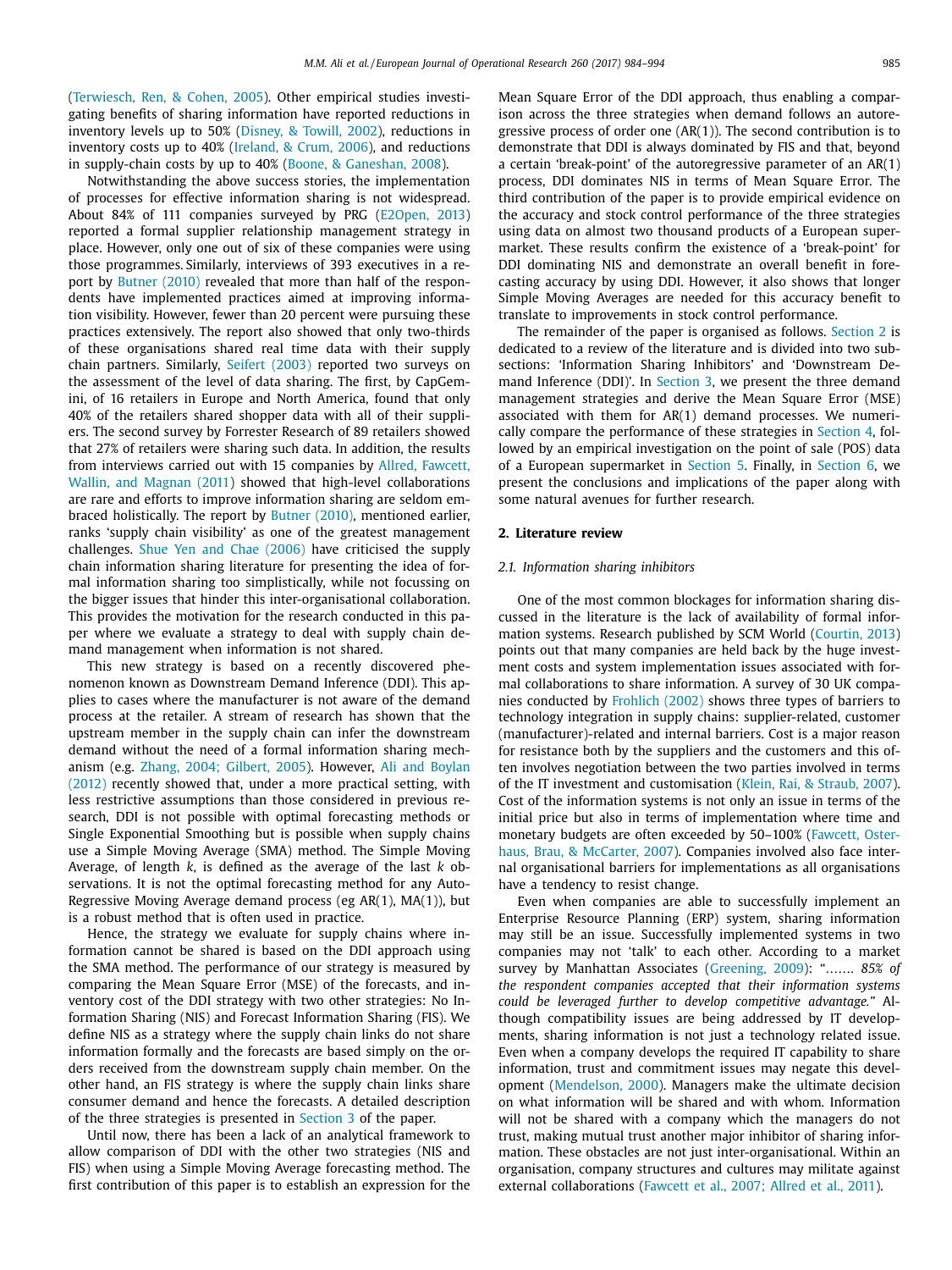<span id="page-3-0"></span>The literature also explores cases where information sharing does not take place even when the supply chains have the required IT capability and when they trust their partners. There are two issues discussed in the literature for such non-information sharing strategies: information accuracy and information leakage. Information accuracy relates to error free information and supply chain managers may not trust the information being shared if they are unsure of its accuracy (and quality) [\(Forslund](#page-11-0) and Jonsson, 2009). On the other hand the issue of data leakage arises where there is a fear that information may be unintentionally leaked and acquired by competitors. For example, retailers can infer information about their competitors from the manufacturer's wholesale pricing strategy and from various other parameters from the [manufacturer](#page-11-0) (Li, & Zhang, 2008). Walmart had previously announced that it will no longer share its sales data with outside companies such as Information Resources, Inc and AC Nielsen due to fear of information leakage through these organisations [\(Hays,](#page-11-0) 2004).

#### *2.2. Downstream demand inference*

There has been an interesting debate in the Operations Management and Operational Research literature about a phenomenon known as Downstream Demand Inference (DDI). This is defined as an approach where the upstream member can mathematically infer the demand information from orders received from the downstream member and thus does not require a formal information sharing mechanism. Some papers (Graves, 1999; [Raghunathan,](#page-11-0) 2001; Zhang, 2004; Gaur, Giloni, and Seshadri, 2005; Gilbert, 2005) argue that the orders from the downstream member to the upstream member already contain information about the consumer demand. Thus, these papers show that it is possible to obtain the consumer demand from the order history of the downstream member without having to share information with them. It is important to note that the supply chain models in this stream of research papers assume that the process and parameters of the consumer demand are known across the supply chain.

Ali and [Boylan](#page-10-0) (2011) investigate the model assumptions in the above stream of research in view of their applications to the real world. They argue that it is highly unlikely that the supply chain members will share process and parameters of the demand but not the demand itself. By relaxing the above unrealistic assumptions, they evaluate DDI for a supply chain where the Minimum Mean Square Error (MMSE) optimal method is used for forecasting. The MMSE forecasting method is a method which minimises the Mean Squared Error (MSE). It is a common measure of estimation quality. Details about the MMSE forecasting follow in the next section (Section 3). They conclude that under a more practical setting, with less restrictive assumptions, DDI is not possible with optimal forecasting methods. Their study shows that information in supply chains has to be shared via some formal information sharing mechanism rather than being deduced mathematically.

The feasibility of DDI relies upon whether the propagation of demand (from one stage to the other) is unique or not. In some cases, process propagation is unique: a unique demand process at the downstream member would translate into a given demand process faced at the upstream member. Or correspondingly, the demand faced at the upstream level can be traced back to one (unique) demand process. On the other hand, in some cases the propagation is not unique: various demand processes at the downstream member would translate into the same demand process at the manufacturer, in which case the retailer demand cannot be inferred by the manufacturer. For further details, the reader is referred to Ali and [Boylan](#page-10-0) (2011).

Ali and [Boylan](#page-10-0) (2012) extend the stream of research discussed above work by considering two non-optimal forecasting methods: Single Exponential Smoothing (SES) and Simple Moving Averages (SMA). In terms of SES, the paper concludes that, similar to the MMSE optimal method, DDI is not possible. Hence, a formal information system is required to facilitate demand information sharing for SES. On the other hand, DDI is found to be possible in the case of SMA. Thus, if the retailer in a supply chain uses SMA, the next upstream link can mathematically infer the retailer's consumer demand without the need to formally share this information. Although Ali and [Boylan](#page-10-0) (2012) showed that the DDI strategy under SMA is feasible, they did not consider the practical aspects of the implementation of the strategy. This paper builds on the concept of feasibility of DDI under SMA, and evaluates its application in situations where formal information exchange is not possible even though there may be a willingness to share information from both parties.

The SMA forecasting method is the arithmetic mean of the *N* most recent observations. Every forecasting period, the newest observation is included and the oldest is dropped out. The choice of SMA is quite rational from a practitioner's perspective as well. The review of various surveys carried out by Ali and Boylan (2012) shows that SMA [was ranked](#page-10-0) as the top choice in most surveys conducted to ascertain the usage, familiarity and satisfaction of forecasting methods among practitioners. In terms of accuracy, the empirical results from the M1 competition showed that the SMA method was less accurate than Single Exponential Smoothing but the difference in accuracy diminishes as the forecasting horizon lengthens [\(Makridakis](#page-11-0) et al., 1982). However, applications of SMA methods are limited because the method should not be applied to demand patterns that have strong seasonality and/or trend.

#### **3. Supply chain strategies and analytical investigation**

In this paper, we consider a two-stage supply chain having one upstream member, e.g. a manufacturer, and one downstream member, e.g. a retailer. The upstream and downstream members may be other than a manufacturer and a retailer, e.g. warehouse and distributor, but this does not affect the results. We consider three demand management strategies for the supply chain. The first demand management strategy is one where the supply chains have a No Information Sharing (NIS) strategy. This takes place when information cannot be shared in the supply chain, which, in our case, means that the manufacturer is not aware of the demand or the forecast of the retailer. The manufacturer would thus base its planning on the orders received from the retailer. We assume that, in this strategy, both the supply chain links use the minimum mean square error (MMSE) forecasting method.

The second demand management strategy, DDI, is our proposed strategy of the use of SMA in the supply chain. In this strategy, due to the DDI feature of SMA, the manufacturer would be able to infer the demand process at the retailer and hence the demand and forecast information. In this case, the manufacturer will be able to base its planning on the demand at the retailer.

Finally, we compare the above two strategies with an ideal demand management strategy, where the supply chain links are able to share the information on demand forecasts. In this strategy, the manufacturer has access to the retailer's demand forecast information and thus bases their planning on the demand at the retailer. As the supply chain links are not constrained by using SMA here, we assume that they use the optimal forecasting method. The three strategies discussed above are summarised in [Table](#page-4-0) 1. It is important to clarify a point about optimality here. Using the Auto-Regressive Integrated Moving Average (ARIMA) methodology we can mathematically specify the optimal MMSE forecasting method for any demand process. This optimality holds only on the basis of minimising the Mean Square Error. It is not necessarily optimal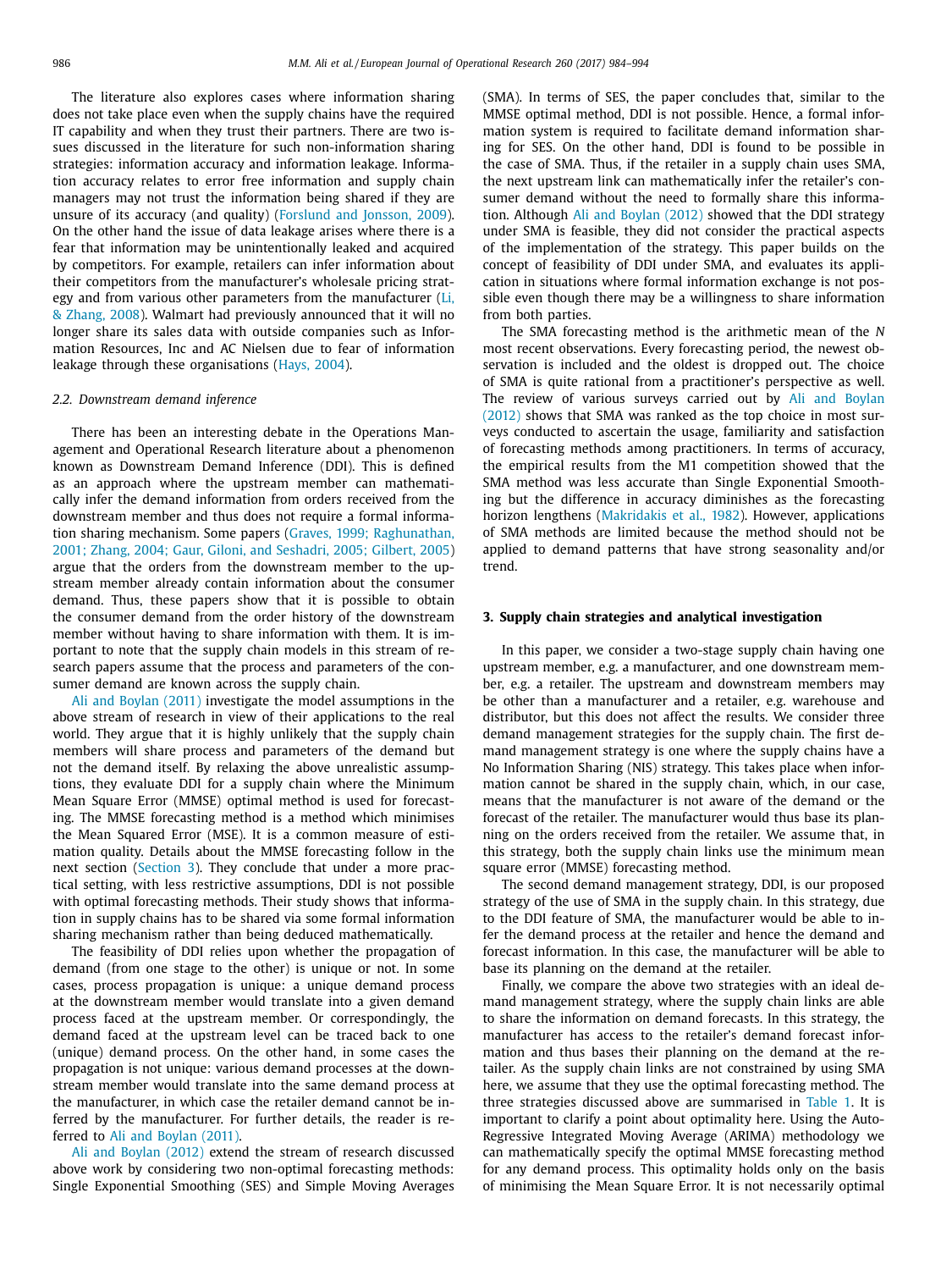<span id="page-4-0"></span>**Table 1** Demand management strategies.

| Information cannot be shared formally | Demand management strategy 1:<br>NIS:<br>Supply chain links cannot share information formally and<br>the optimal forecasts are based simply on the orders<br>received.                      | Demand management strategy 2:<br>DDI:<br>Supply chain links cannot share information and hence the<br>upstream link is not aware of the demand at the<br>downstream link. By using SMA, they infer the<br>downstream demand and use the deduced consumer<br>demand in their forecasts. |
|---------------------------------------|---------------------------------------------------------------------------------------------------------------------------------------------------------------------------------------------|----------------------------------------------------------------------------------------------------------------------------------------------------------------------------------------------------------------------------------------------------------------------------------------|
| Information can be shared formally    | Demand management strategy 3:<br>FIS:<br>Supply chain links share information on the consumer<br>demand. They use the optimal method and the less<br>variable consumer demand for planning. |                                                                                                                                                                                                                                                                                        |
|                                       | <b>Optimal Forecasting Methods</b>                                                                                                                                                          | Simple Moving Average Method                                                                                                                                                                                                                                                           |

from the perspective of other performance metrics, such as inventory cost.

In what follows, we compare the performance of the three strategies shown in Table 1. To do so, we assume that the downstream demand follows a first order autoregressive demand process, AR(1). The assumption that demand follows ARMA type processes (e.g. [Raghunathan,](#page-11-0) 2001, Zhang, 2004; Duc et al., 2008, Hosoda, & Disney, 2009) and in particular the AR(1) process (e.g. Lee, So, & Tang, 2000; Ali, Boylan, and Syntetos, 2012; Hosoda, and Disney, 2012; [Rostami-Tabar,](#page-11-0) Babai, Syntetos, & Ducq, 2013) is very common in the literature. Some empirical studies also provide evidence of AR(1) demand (e.g. Lee et al., [2000\)](#page-11-0). In addition, the sales data of more than 30% of the SKUs available for the purposes of our empirical analysis were identified as AR(1) processes. An avenue for further research would be to generalise our results to ARMA (p, q) processes. We return to the specification of the demand process in [Section](#page-8-0) 6 of the paper.

As noted earlier in [Section](#page-2-0) 2, we assume that SMA is being used by the retailer. Due to the popularity of SMA, there could be instances where SMA is already in use in the supply chains. On the other hand, SMA may be instructed by the manufacturer to the retailer (given appropriate power dynamics) or its use may be the outcome of appropriate incentives provided by the former to the latter (discussed in more detail in [Section](#page-8-0) 6). We assume that the use of SMA is known throughout the supply chain along with the moving average length. We further suppose that SMA is not inappropriately used for demand series that exhibit trends and / or seasonality. That is, we assume some intelligent application of the method (on the part of the retailers) on appropriate demand series as well as consistent use of SMA through time, i.e. no switching to or from this method. Finally, our analysis depends on the manufacturer knowing which SKUs are forecasted using SMA by the retailer. For inventory systems that lack intelligent demand classification, the list of SKUs (for which SMA is used) will be communicated off-line. For systems that rely on forecast based classification schemes, there would need to be an automatic transfer of such information to the manufacturer.

For the purpose of the analytical investigation, the evaluation of the three strategies is performed by comparing Mean Square Error (MSE) expressions. The MSE is used as it is the only theoretically tractable forecast error measure. However, when we move to the empirical analysis, inventory costs are also considered to compare performance. At this point we should also note that the MSE expressions under the NIS and FIS strategies have already been derived in the literature (by [Zhang,](#page-11-0) 2004, and Ali et al., [2012,](#page-10-0) respectively). Therefore, in this paper we derive the MSE expression for the DDI strategy.

For the remainder of the paper, we denote the demand in any period *t* by  $d_t$ , whereas  $\varepsilon_t$  denotes an independent random variable for demand in the same period (t), N is the order of the simple moving average and *L* is the lead-time at both supply chain stages. Additionally, the auto-covariance of lag *k* of demand is represented by  $\gamma_k$  while  $\rho$  denotes the autoregressive parameter of demand,  $|\rho|$  < 1 and  $\tau$  is a constant term.

We assume that the downstream demand  $d_t$  follows an autoregressive demand process of order 1, AR(1), that can be mathematically written in period  $t+1$  by (1).

$$
d_{t+1} = \tau + \rho d_t + \varepsilon_{t+1} \tag{1}
$$

Under the DDI strategy, the forecast of the demand is based on SMA which can be expressed at period *t*+*1* by:

$$
f_{t+1} = \frac{1}{N} \sum_{k=0}^{N-1} (d_{t-k})
$$
 (2)

Note that, in this paper, Mean Square Errors are expressed over an interval equal to the lead-time *L* plus one time unit review period (i.e. *L*+*1*). This is necessitated by the periodic stock control system assumed in the empirical part of our research (see, e.g., [Graves,](#page-11-0) 1999; Lee et al., 2000). In particular, we assume that the retailer controls its inventory system with an order-up-to (OUT) policy, i.e. at the end of every period t, after the demand occurrence dt, the inventory position (stock in hand + planned receipts backorders) is compared to an OUT level to bring that position up to the prescribed level. The operation of the OUT policy is further discussed in [Section](#page-5-0) 5 of the paper.

We show in *[Appendix](#page-9-0) A* that the MSE of the manufacturer's demand over the lead-time plus one review period under the DDI strategy, which we denote by  $MSE<sub>DDI</sub>$ , is given by (3).

$$
MSE_{DDI} = \frac{\sigma^2}{(1-\rho^2)} \left[ \frac{\left(L + 1 + \frac{2L\rho}{(1-\rho)} - \frac{2\rho^2(1-\rho^L)}{(1-\rho)^2}\right)}{\left(1 + \frac{L(1+1)}{N}\left(L + 1 - \frac{2\rho(1-\rho^N)(1-\rho^{L+1})}{(1-\rho)^2}\right)}\right] + \frac{2(L+1)^2\rho}{N^2(1-\rho)} \left(N - 1 - \frac{\rho(1-\rho^{N-1})}{1-\rho}\right)} \right]
$$
(3)

By looking at  $MSE<sub>DDI</sub>$  in (3), it is clear that the MSE expression under the DDI strategy reduces as the order of the SMA forecast (*N*) increases, meaning that the performance of the DDI strategy improves for higher SMA orders. Furthermore, by looking at the three components between brackets in  $(3)$ , it is clear that the first component is independent of *N*, in contrast to the other components that are inversely proportional to *N* and *N*2. Since, for low values of *L* and relatively higher values of *N*, this first component will be dominant in  $(3)$ , it is expected that the  $MSE<sub>DDI</sub>$  will be less sensitive to *N* for low values of *L*. These expected findings will be confirmed in [Sections](#page-5-0) 4 and 5.

We now move on to present the MSE results under NIS and FIS strategies.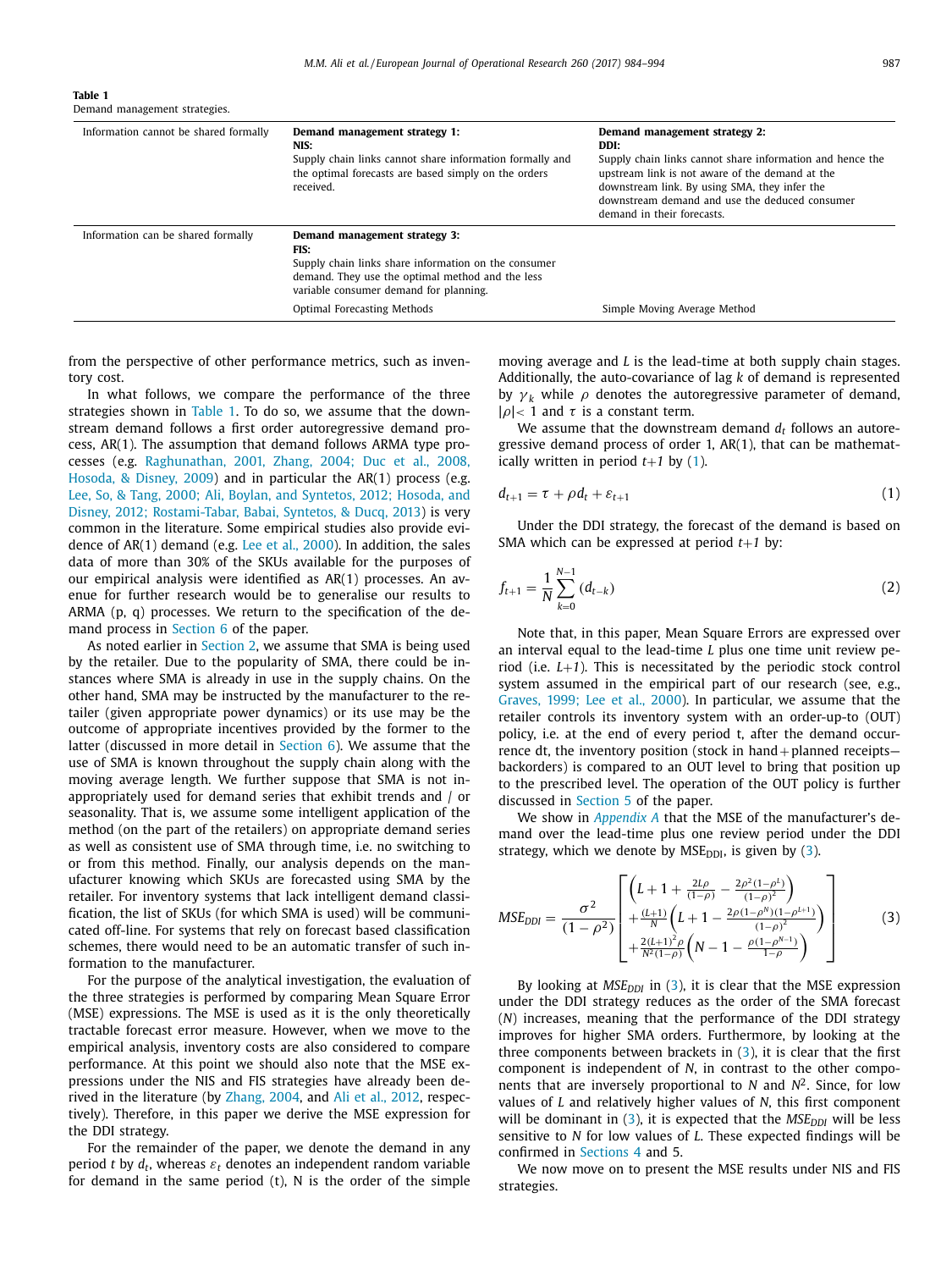<span id="page-5-0"></span>Under the AR(1) process, the MMSE forecasting method over a lead time of duration *L* can be expressed as follows:

$$
f_{t+l+1} = E\left(\sum_{i=1}^{l+1} d_{t+i}|d_t\right) = \frac{\tau}{1-\rho} \left\{ (l+1) - \sum_{j=1}^{l+1} \rho^j \right\} + \frac{\rho(1-\rho^{l+1})}{1-\rho} d_t \tag{4}
$$

It is important to note that the expression for an MMSE forecasting method is dependent upon the ARIMA structure under consideration. That is, the expression presented in (4) holds only for the AR [\(1\)](#page-4-0) process. Should other ARIMA processes had been considered, the [expression](#page-11-0) would also be different. Please see Lee et al. (2000) for the derivation of Eq. (4).

Under the NIS strategy, the MSE of the manufacturer's demand over the lead-time plus one review period, which we denote by  $MSE<sub>NIS</sub>$  is given by (5) [\(Zhang,](#page-11-0) 2004):

$$
MSE_{NIS} = \left[ \sum_{i=1}^{L} \left( 1 + \frac{\left( \rho - \frac{\rho(1-\rho^{L+1})}{(1-\rho^{L+2})} \right) (1-\rho^{L-i+1})}{(1-\rho)} \right)^2 + 1 \right] \times \left[ \frac{1-\rho^{L+2}}{1-\rho} \right]^2 \sigma^2 \tag{5}
$$

Under the FIS strategy, the MSE of the manufacturer's demand over  $L+1$ , which we [denote](#page-10-0) by MSE  $_{FIS}$  is given by (6) (Ali et al., 2012).

$$
MSE_{FIS} = \frac{\sigma^2}{(1-\rho)^2} \sum_{j=1}^{L+1} (1-\rho^j)^2
$$
 (6)

The comparison of the analytical expressions discussed above ( $MSE<sub>DDI</sub>$ ,  $MSE<sub>NIS</sub>$ ,  $MSE<sub>FIS</sub>$ ), with respect to the various parameters, is not a straightforward exercise. Thus, we continue, in Section 4, with a numerical investigation to derive insights into the comparative performance of the three strategies.

#### **4. Numerical investigation**

In this section, we numerically investigate the performance of the three strategies by comparing their MSEs. Unlike the results presented in the previous section where the case of  $\rho < 0$  was considered, here we refer only to parameter values that correspond to the *bullwhip*  $region^1(\rho < 0)$ , varying the autoregressive parameter between 0.01 and 0.99). We restrict our investigation to the above parameter values as previous research has shown that information sharing is only valuable in the bullwhip region [\(Chatfield,](#page-11-0) Harrison, & Hayya, 2004; Hosoda, and Disney, 2006; Babai, Ali, Boylan, & Syntetos, 2013).

We assume that the standard deviation of the retailer demand noise is  $\sigma = 50$ . The lead-time values considered in the numerical experiment are  $L=1$ , 3, 5, 7, 9, 11. Please note that the above ex[perimental](#page-11-0) values have frequently been used in the literature (Lee et al., 2000; Ali et al., 2012; Babai et al., 2013), enabling the results presented in our paper to be related to pertinent findings of the work conducted by other researchers.

When the Simple Moving Average forecasting method is used, the values considered for the moving average order are  $N = 3, 6$ , 9, 12. The range of values used in our experiment both for the lead time (*L*) and for the moving average order (*N*) collectively covers a wide range of real world situations.

We first analyse the variation of the MSE related to the three strategies with respect to the autoregressive parameter  $\rho$ . [Fig.](#page-6-0) 1 shows the results for  $L = 1$  and  $N = 6$ . The results for various other parameter settings are similar and are presented in [Appendix](#page-10-0) B.

The first observation from [Fig.](#page-6-0) 1 is an expected result. For all values of  $\rho$ , FIS outperforms the other two strategies in terms of MSE reduction. Hence, using the optimal forecasting method and sharing demand forecast information is the best strategy to reduce MSE.

We now focus on the comparison between the NIS and DDI strategies. [Fig.](#page-6-0) 1 shows that for low values of  $\rho$ , NIS outperforms DDI. However, the performance of the latter improves as the value of ρincreases and the difference between the performances reduces until a breakpoint is reached. For values of  $\rho$  higher than the breakpoint, DDI outperforms NIS. For example, for *L*=*1* and *N*=*6* the breakpoint where the comparative performance of the two strategies is reversed occurs at  $\rho = 0.24$ . The occurrence of the breakpoint and the reversal in the performance of the two strategies can be explained in terms of the forecasting method being used, and the Bullwhip Effect.

The MMSE forecasting method is used in the NIS strategy, which is more accurate than the SMA method used in the case of the DDI strategy. On the other hand, the performance of the NIS strategy is affected by the Bullwhip Effect (as this utilises a more variable demand due to the absence of information sharing) compared to the DDI strategy where the less variable demand is utilised due to inference. In instances where the effect of the better forecasting method outweighs the influence of the Bullwhip Effect, NIS outperforms DDI and vice versa.

Lee et al. [\(2000\)](#page-11-0) showed that the Bullwhip Effect is lesser for lower values of  $\rho$ . Hence, for lower values of  $\rho$ , the effect of the better forecasting method seems to outweigh the Bullwhip Effect. As the value of  $\rho$  increases, the Bullwhip Effect also increases resulting in a breakpoint and subsequently leading to the reversal of performance.

For the purpose of better portraying the difference between the performance of DDI and NIS, we show in [Fig.](#page-6-0) 1, the two areas between the DDI and NIS curves for values of ρlower and higher than the break point, by A and B respectively. The breakpoint varies according to the order of Moving Average (*N*) and the lead-time (*L*), as shown in [Fig.](#page-6-0) 2.

In terms of *L*, the numerical results show that the value of the break point increases as the lead time increases. This is expected as, generally, the performance of a MMSE optimal forecasting method compared to a non-optimal forecasting method (e.g., SMA in our case) improves with increasing lead time. On the other hand, [Fig.](#page-6-0) 2 shows that the breakpoint decreases with the order of the moving average as the performance of SMA improves with the length of the demand history being used (higher value of *N*).

#### **5. Empirical analysis**

In this section, we first discuss some details of the dataset available for the purposes of our research and we then present the results of the empirical analysis.

#### *5.1. Demand dataset, experiment setting and results*

The demand dataset available for the purposes of our research consists of weekly sales data over a period of two years for 1798 products of a major European Supermarket located in Germany. For confidentiality reasons, the company, nature of products and any other related information cannot be disclosed. The lead-time in the

 $1$  The occurrence of the Bullwhip Effect is dependent on the parametric values of the demand process. For example in the case of an AR [\(1\)](#page-4-0) process, previous studies (e.g., [Babai](#page-10-0) et al., 2013) have shown that the Bullwhip Effect only occurs when the value of the auto-regressive coefficient is positive and strictly less than 1. When the autoregressive coefficient is negative, bullwhip effect does not exist or equivalently, the variance of order quantity experienced by supplier is smaller than the variance of demand.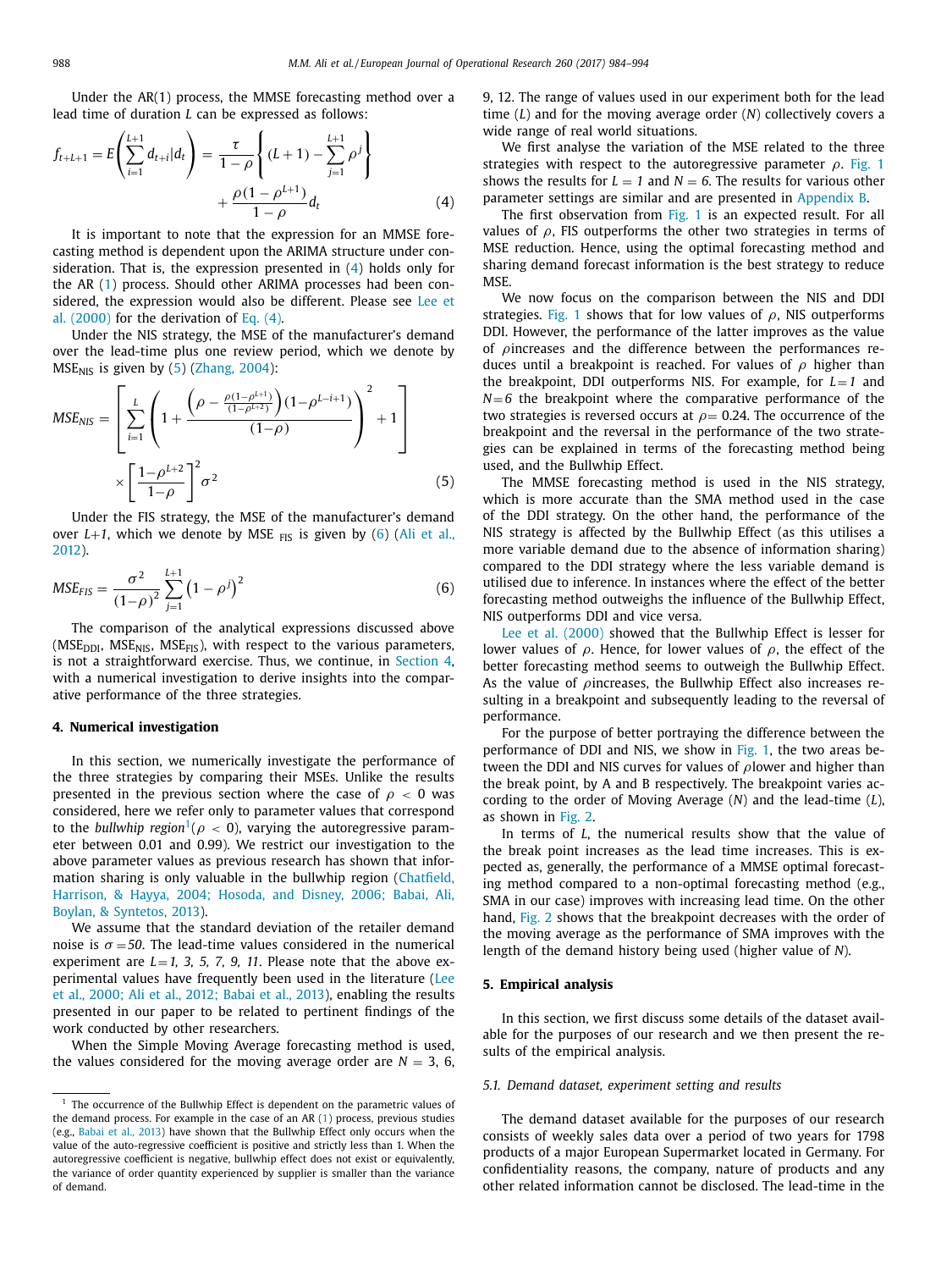<span id="page-6-0"></span>

**Fig. 2.** Variation of the breakpoint with respect to *N* and *L.*

**Table 2** Descriptive statistics of the demand data

| 557 SKUs       | Mean            | Std. Dev |
|----------------|-----------------|----------|
| Mean           | 747             | 40.4     |
| Minimum        | 25.9            | 9.5      |
| Lower quartile | 34.1            | 199      |
| Median         | 47 <sub>0</sub> | 273      |
| Upper quartile | 78.2            | 43.9     |
| Maximum        | 931.8           | 360.1    |

grocery industry is usually low and hence we assume a lead-time of one week for the whole range of products. We used the Time Series Expert Modelling function of PASW (version 17) to identify the ARIMA demand process for each series and estimate the relevant parameters. This resulted in 557 series (30.9%) being identified as AR [\(1\)](#page-4-0) processes and selected for our analysis. In Table 2 we present some descriptive statistics for the sub-sample (557 series) used for the purposes of our research. The distribution of the mean and standard deviation of demand per series is presented across all series through some key quantities: mean, maximum, minimum and quartiles.

We now present the distribution of the autoregressive parameter  $\rho$ in our dataset, which is shown in [Fig.](#page-7-0) 3.

The value of  $\rho$ in our dataset ranges from 0.22 to 0.86. This finding is clearly in line with some of the datasets used in earlier studies. Lee et al. [\(2000\)](#page-11-0) examined the weekly sales pattern of 165 products in a US supermarket and found the value of  $\rho$ ranging from 0.26 to 0.89. Similarly other studies (Erkip, Hausman, & Nahmias, 1990; Lee, [Padmanabhan,](#page-11-0) & Whang, 1997) found that it is common to have positive correlation and value of  $\rho$  as high as 0.7 in the high tech and other consumer product industries.

In terms of the design of our experiment, the available sales history (i.e. 104 periods) for each SKU was split into two parts. The first part (within-sample) consisted of 80 time periods and was used for identification and estimation purposes. The second part (out-of-sample) consisted of the remaining 24 time periods and was used for the evaluation of the performance. Hence, the results reported for the two performance metrics (inventory costs and MSE) constitute averages over the last 24 time periods of all of the SKUs. As previously discussed in [Section](#page-3-0) 3, in order to analyse the inventory performance of the three strategies, we assume that the downstream member controls its inventory system with an order-up-to (OUT) policy.Note that in order to use realistic assumptions in the empirical evaluation model, demand, orders and inventory holdings are converted to zero, if negative. We assume that in each time period, a unit inventory holding cost *h* is incurred if the inventory level is positive and a unit backorder cost *b* is incurred if the inventory level is negative. The total inventory cost is the sum of the holding and backordering costs.

In [Table](#page-7-0) 3, we report the average MSE for the 557 series under the three strategies while in [Table](#page-7-0) 4, we report the average inventory cost results for the same series. The results are obtained for *L*=*1, 5, 9; N*=*3, 6, 9, 12; h*=*1; b*=*25*. These control parameters have been chosen to ensure comparability with previously published work in this area (e.g. Lee et al., [2000;](#page-11-0) Babai et al., 2013).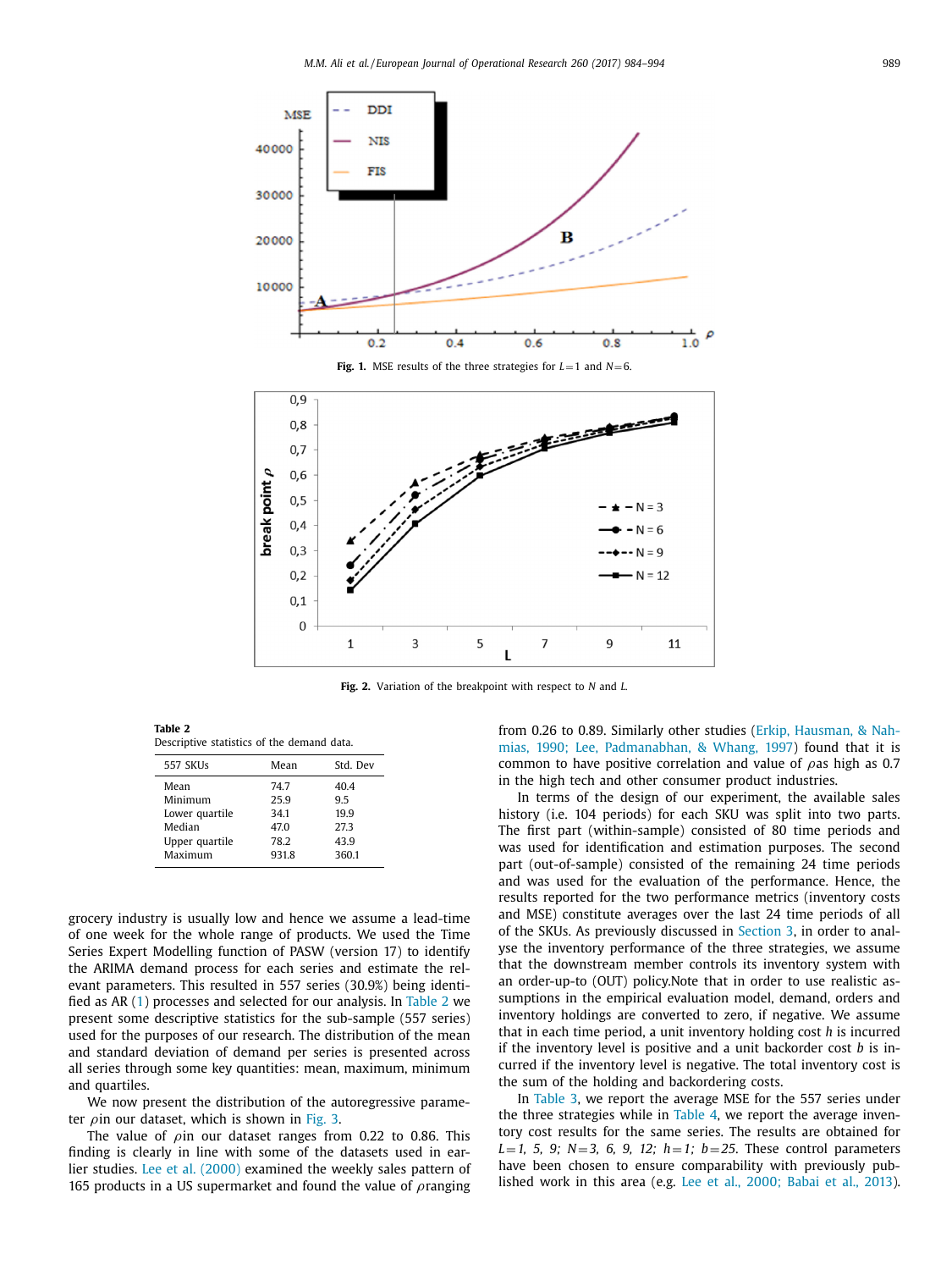<span id="page-7-0"></span>

**Fig. 3.** Distribution of the autoregressive parameter  $\rho$ .

#### **Table 3** Empirical MSE results.

| L       | MSE results |            | % MSE reduction when<br>using DDI rather than NIS |         |         |  |
|---------|-------------|------------|---------------------------------------------------|---------|---------|--|
|         | <b>FIS</b>  | <b>NIS</b> | DDI (for varying $N$ )                            |         |         |  |
| $L = 1$ | 8245        | 17.824     | $N=3$                                             | 11.678  | 34.5    |  |
|         |             |            | $N=6$                                             | 11,593  | 35.0    |  |
|         |             |            | $N = 9$                                           | 11,543  | 35.2    |  |
|         |             |            | $N = 12$                                          | 11,543  | 35.2    |  |
| $L = 5$ | 51.431      | 106.359    | $N=3$                                             | 94.702  | 11.0    |  |
|         |             |            | $N = 6$                                           | 82.662  | 22.3    |  |
|         |             |            | $N = 9$                                           | 77.457  | 27.2    |  |
|         |             |            | $N = 12$                                          | 74.324  | 30.1    |  |
| $L = 9$ | 113.056     | 231.015    | $N=3$                                             | 260,007 | $-12.5$ |  |
|         |             |            | $N=6$                                             | 218,592 | 5.4     |  |
|         |             |            | $N = 9$                                           | 196.201 | 15.1    |  |
|         |             |            | $N = 12$                                          | 181,307 | 21.5    |  |

**Table 4**

Empirical inventory cost results.

| L       | Inventory cost results |            |                                         |                            | % cost reduction when<br>using DDI rather than NIS |  |
|---------|------------------------|------------|-----------------------------------------|----------------------------|----------------------------------------------------|--|
|         | <b>FIS</b>             | <b>NIS</b> | DDI (for varying $N$ )                  |                            |                                                    |  |
| $L = 1$ | 367                    | 399        | $N = 3$<br>$N=6$<br>$N = 9$<br>$N = 12$ | 456<br>369<br>336<br>321   | $-14.3$<br>7.5<br>15.8<br>19.5                     |  |
| $l = 5$ | 544                    | 714        | $N=3$<br>$N=6$<br>$N=9$<br>$N = 12$     | 1044<br>915<br>756<br>679  | $-46.2$<br>$-28.2$<br>$-5.9$<br>4.9                |  |
| $L = 9$ | 555                    | 1199       | $N=3$<br>$N=6$<br>$N=9$<br>$N = 12$     | 1451<br>1210<br>952<br>833 | $-21.0$<br>$-0.9$<br>20.6<br>30.5                  |  |

As discussed in the previous section [\(Section](#page-5-0) 4), the performance of DDI depends on the values of *L* and *N*.

#### *5.2. Discussions on the empirical analysis*

We first compare the performance of FIS and NIS. Similar to the results of the numerical investigation, FIS outperforms NIS in terms of the two performance metrics. This result means that the strategy to share information would be beneficial for a supply chain compared to not sharing information. Our results thus clearly agree with [previous](#page-11-0) studies in the area (e.g., Lee et al., 2000; Yu et al., 2002; Ali et al., 2012).

We now move our discussion to the comparisons between FIS and DDI. In this case, the demand and the forecast information are available to the manufacturer, either by inference (DDI) or by sharing (FIS), respectively. The superior performance of FIS (in most cases) shows that the optimal forecasting method generally performs better than SMA. This is also consistent with earlier results (e.g., [Makridakis](#page-11-0) et al., 1982) which show that the optimal forecasting methods perform better than SMA. We also find that in two cases  $(L = 1; N = 9, 12)$ , the SMA forecasts perform better than the MMSE ones in terms of inventory cost. This is not very surprising, as for stationary processes, the performance of SMA generally improves for higher values of *N*. Nevertheless, a further analysis is currently being conducted by the authors to understand the results in more detail.

It is interesting to note the implications of the two comparisons above. The comparison between FIS and DDI lies in the forecasting methods used, while the effect of the information sharing strategy can be used to explain the comparative performance of FIS and NIS. The savings in inventory cost and reduction in forecast error when we move from the use of the SMA to the optimal forecasting method are relatively modest when compared to moving from no information sharing to an information sharing strategy. In the latter case the savings are considerably higher. This relates to an interesting point about ways to improve demand management; our results show that investing in information sharing mechanisms may return comparatively greater benefits than more accurate forecasting methods.

Now, we discuss the results of the comparison of DDI with NIS. We first compare the MSE results for the two strategies (Table 3). The empirical results show that in most cases (11 out of 12 cases),  $MSE<sub>DDI</sub>$  <  $MSE<sub>NIS</sub>$  Such results agree, overall, with our numerical investigation in [Section](#page-5-0) 4. As discussed in that section, the comparative outperformance of DDI against NIS reduces as *L* increases and *N* decreases, which is why we observe the case where NIS outperforms DDI  $(L = 9, N = 3)$ .

With regards to the inventory costs resulting from the two strategies (Table 4), our analysis shows that DDI outperforms NIS only for the higher values of  $N(N=9, 12)$ . (In five out of six cases for the higher values of *N*, the inventory cost for DDI is lower than that of NIS.) We have assessed the extent to which this result can be attributed to a small number of SKUs. It was found that the overall results are not dominated by a minority of SKUs (e.g. from the effect of outliers). On the contrary, a strong majority of SKUs follow the overall result. We have also assessed the sensitivity of the results to the ratio of *b* to  $(b+h)$  and found that the higher the value of  $b/(b+h)$ , the lower is the reduction in the inventory cost.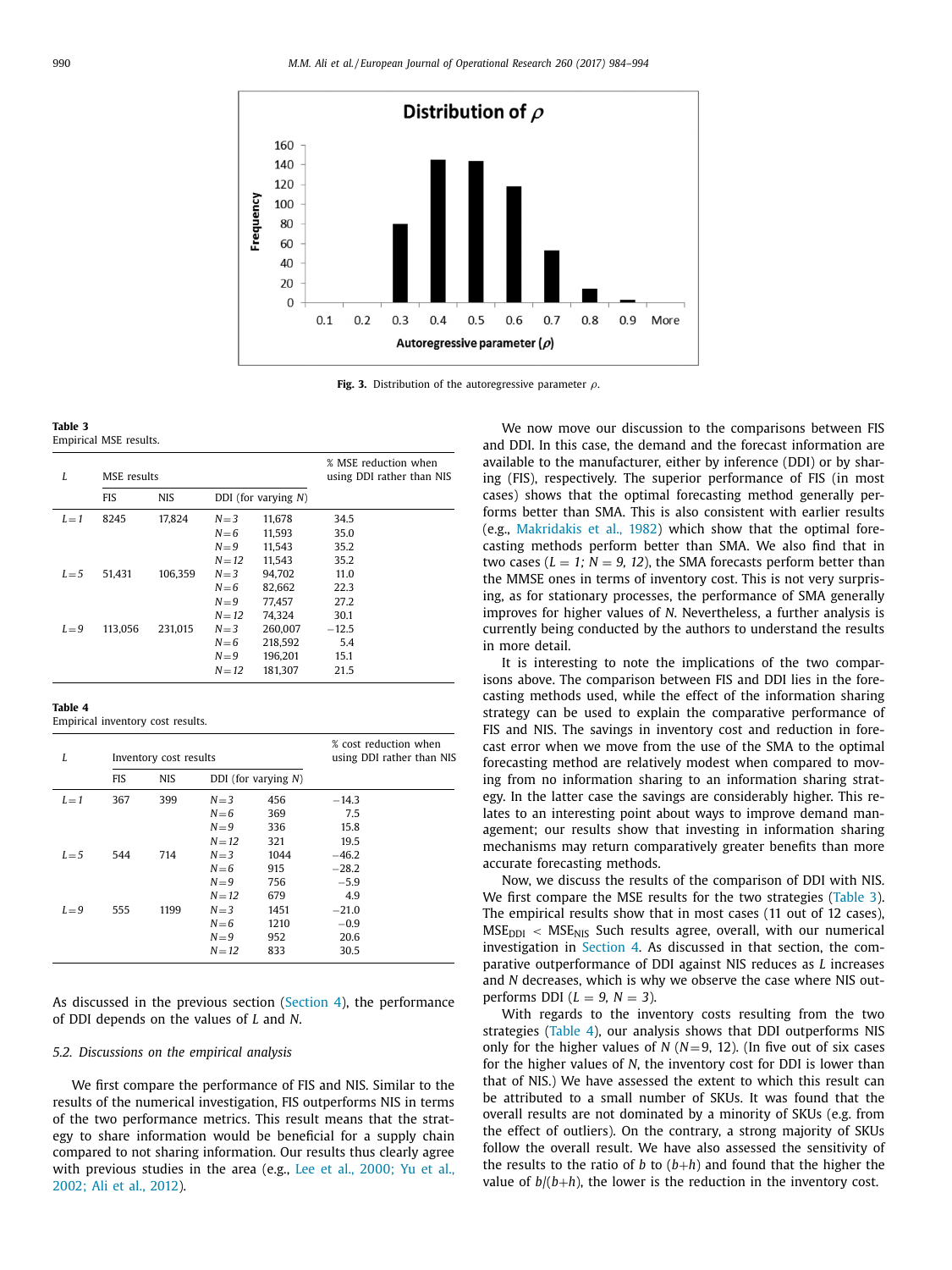#### <span id="page-8-0"></span>**Table 5**

Inventory cost percentage reduction of using DDI rather than NIS as a function of ρ.

| ρ                  | Inventory cost<br>(NIS) | Inventory cost<br>(DDI) | Percentage<br>reduction (%) |
|--------------------|-------------------------|-------------------------|-----------------------------|
| $0.2 < \rho < 0.3$ | 222                     | 248                     | $-12$                       |
| $0.3 < \rho < 0.4$ | 262                     | 282                     | $-8$                        |
| $0.4 < \rho < 0.5$ | 354                     | 356                     | $-1$                        |
| $0.5 < \rho < 0.6$ | 433                     | 399                     | 8                           |
| $0.6 < \rho < 0.7$ | 767                     | 586                     | 24                          |
| $0.7-$ above       | 1417                    | 898                     | 37                          |

In order to check for the consistency of our findings with other stationary processes, we have also conducted an analysis for MA [\(1\)](#page-4-0) and ARMA (1,1) demand processes (contained in our empirical dataset). The findings for both processes were consistent with those related to the findings of the AR [\(1\)](#page-4-0) process i.e. DDI outperformed NIS for large values of *L* and *N*.

The outperformance of DDI for higher values of *N* is an interesting result. Despite the fact that the MSE values are lower for nearly all values of *N*, the effect on inventory cost is less pronounced across all relevant control parameter combinations. It is important to note that previous research has shown that forecast accuracy (e.g. MSE) results are not directly translated with the same magnitude to utility measures (e.g. inventory costs in our paper) (see Boylan, & [Syntetos,](#page-10-0) 2006).

We have observed the same phenomenon in our empirical analysis. Further research to establish the reasons behind these results would also be very useful towards enhancing our understanding on the relationship between accuracy and accuracy-implication (utility) metrics.

Our numerical analysis in [Section](#page-5-0) 4 showed the existence of a break-point below which the comparative MSE performance of DDI and NIS was reversed. In order to investigate this break-point in our empirical experiment, we analysed the difference in inventory cost between DDI and NIS with respect to the value of  $\rho$ . As an example, in Table 5 we report results for  $L = 1$ ;  $N = 6$  in order to contrast the empirical results with the numerical analysis conducted in [Section](#page-5-0) 4. (The results obtained for other parameter settings are similar and thus are not reported here.) Positive values indicate reduced costs by using DDI.

The results show that NIS performs better than DDI for smaller values of  $\rho$ . The comparative performance of NIS decreases up to a break point beyond which there is a reversal in the comparative performance of the two strategies. The actual values for the break point are not the same as found in the numerical analysis in [Section](#page-5-0) 4. However, the existence of the break point and the reversal of the comparative performance are in line with the earlier numerical analysis. It is not surprising to observe the minor differences between the analytical and empirical results. In fact, the empirical results may differ slightly for every dataset. A company wishing to investigate the break-point in their SKUs can implement a similar simulation of its sales forecasts and inventories. Such an exercise will help them with the decisions on the choice of strategies to adopt.

We conclude this section by recalling the overall results on the comparison between DDI and NIS. [Tables](#page-7-0) 3 and [4](#page-7-0) exhibit an important result for supply chains where formal information sharing does not take place even though both parties may have the capability and willingness to do so. If the retailer agrees to use SMA to forecast their demand, the upstream link (manufacturer in our case) would be able to infer the actual consumer demand. The manufacturer will then base their planning process on the actual consumer demand rather than the orders from the retailer. By using the less variable consumer demand, the manufacturer would

be able to reduce their inventory costs due to improved order forecast accuracy. Our analysis also shows an interesting trade-off in terms of strategies for improving forecast accuracy where information cannot be formally shared. Companies could either consider improving the forecasting method or using a less accurate method if that utilises the consumer demand. Although the accuracy can be enhanced by an improvement in the forecasting method itself, the enhancement is more pronounced by using the actual consumer demand even in conjunction with a less accurate method.

#### **6. Conclusions and managerial implications**

This paper has several implications, both from academic and practitioner perspectives. Firstly, the results of this study confirm that supply chains should always strive to share information in order to be most effective. Irrespective of the forecasting method adopted, sharing information would always be beneficial as the upstream supply chain links would be using the actual consumer demand in their planning framework.

As discussed in this paper, there are many supply chains where information sharing does not take place. If the retailer does not pass on the information upstream, the manufacturer has two options: base their planning on the orders received from the retailer or try to mathematically infer the consumer demand. Although inference is not possible in general, to date the only method that has been found that may facilitate such inference is the Simple Moving Average (SMA). There could be instances where SMA is already in place e.g. there is evidence to suggest that SMA is used extensively in practice (Ali, & [Boylan,](#page-10-0) 2012) and thus the manufacturer may simply ask the retailer for an identification of the SKUs for which this method is used. There is extant literature on manufacturers offering incentives to the retailer to share information e.g. price discounts (Karabati and [Kouvelis,](#page-11-0) 2008; Aditya, Sridhar, & Sohoni, 2010), [investment](#page-10-0) sharing [\(Cannella](#page-11-0) et al., 2015), buyback policy [\(Chen,](#page-11-0) 2011), two-way coordination (Gao, [2015\)](#page-11-0), revenue sharing clause (Heese, & [Kemahlioglu-Ziya,](#page-11-0) 2016) and VMI (Yu et al, [2002\)](#page-11-0). In capability and trust constrained situations, similar incentives could be offered to retailers for the use of SMA. On the other hand, if the manufacturer is the stronger player between the two, they may instruct the retailer to use SMA.

The implications, as mentioned above, are more relevant for improving the performance of supply chains where information is not shared despite the willingness of both parties to do so. However, it is also important to discuss the implications of the strategy of using SMA in supply chains where at least one partner is not willing to engage in formal information sharing practices due to lack of trust, commitment and confidentiality. An important implication for managers for such supply chains is how the initial collaboration on using a certain forecasting method may result in enhancing trust in the supply chain partners. One of the contributions of the paper is that the scope of the solution presented is not limited to situation where willingness to share information already exists, but also to situations where the parties involved do not trust each other.

Trust building is a continuous process and requires constant [commitment](#page-11-0) from the parties towards the relationship (Revilla, & Knoppen, 2015; Xu et al., 2015). [Amaral](#page-10-0) and Tsay (2009) report that supply chain partners will not participate in any collaborative initiative if they do not trust their partner, irrespective of the anticipated financial gains. This is because the two parties are highly conscious of the risk and vulnerability of trusting each other and this level of perceived risk acts as a threshold barrier for trust building (Mayer, Davis, & [Schoorman,](#page-11-0) 1995). Forecast information sharing requires sharing the demand forecasts with the upstream link. The high risk of giving access to forecasts to the other party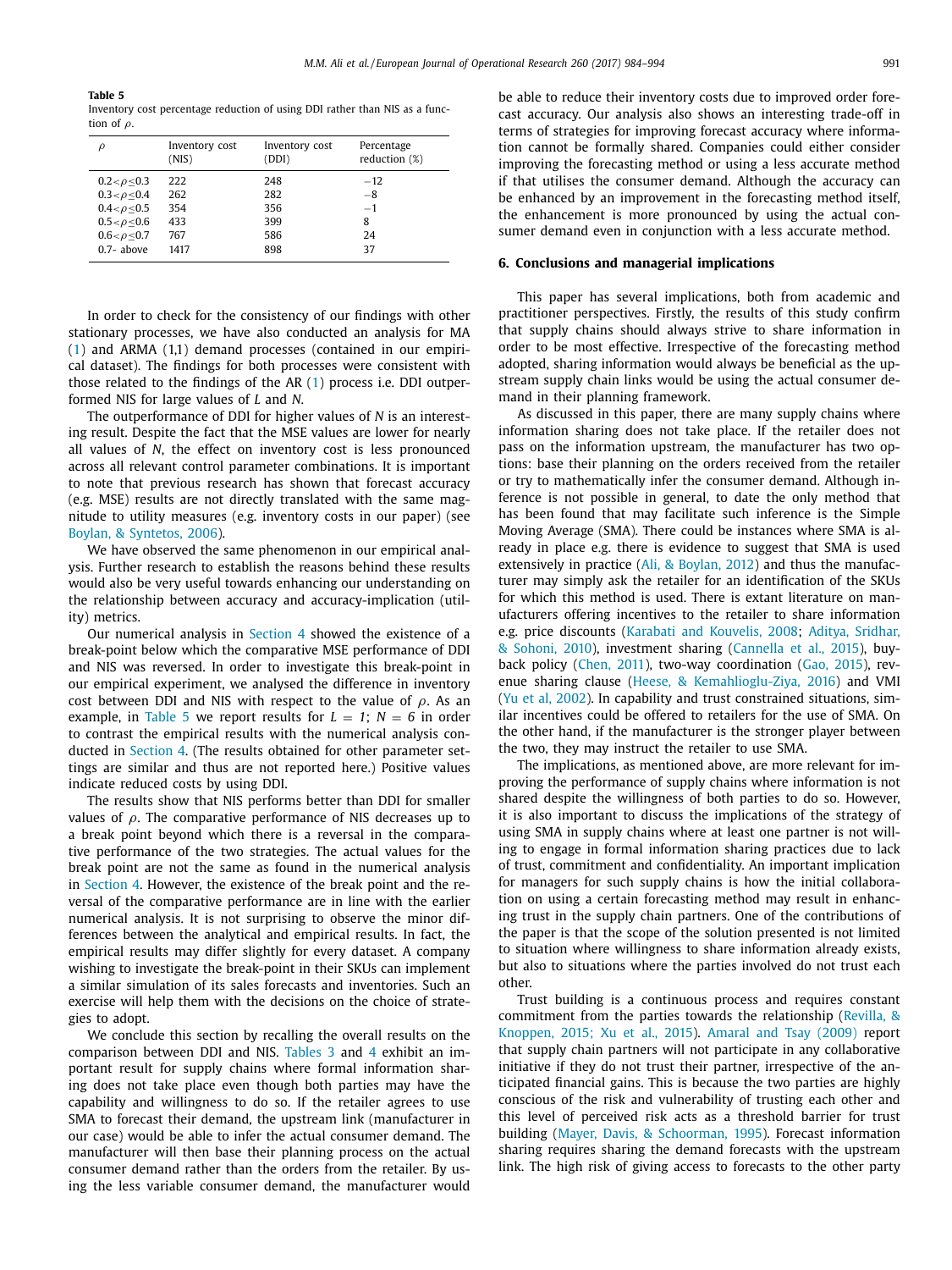<span id="page-9-0"></span>may prove to be a deterrent to initialise collaborations. However, if the discussions are restricted to sharing the type of forecasting method used, the probability of an initial collaboration is higher. As the relationship then further develops, the supply chain partners can better estimate the actions of the other parties and this may result in a growth of trust to higher levels. Ba [\(2001\)](#page-10-0) argues that interacting with each other in different contexts and building upon past experience may cultivate trust from a low to high level e.g. from cognitive trust to bonding trust (Slack, & [Lewis,](#page-11-0) 2010). As pointed out by [Laeequddin](#page-11-0) et al. (2009) "*supply chain members should strive to reduce the partnership risk levels to build trust rather than striving to build trust to reduce the risk*."

If supply chains adopt our recommendations the cost savings would initially be limited to SKUs where SMA may be used. However, the benefits are expected to extend to other SKUs as well as the trust starts to build up and both parties engage in a more extensive demand information sharing process.

Before we close this paper, we would like to discuss some potential limitations and suggest an agenda for further research in this area. Firstly, the mathematical analysis of the paper is limited to an AR [\(1\)](#page-4-0) process. Although we have checked and confirmed the consistency of our findings for MA [\(1\)](#page-4-0) and ARMA (1, 1) processes, our mathematical analysis could be extended to a more general ARMA (*p*, *q*) model. Secondly, the empirical analysis conducted in our study was based on data from a major European superstore. Further empirical analysis should be conducted on empirical data from other industries. Finally, in this paper we recommend the use of SMA as this is the only forecasting method known to date to facilitate demand inference. An interesting avenue for further research would be to explore the possibility of DDI through other forecasting methods.

#### **Appendix A. Derivation of the MSE expression under the DDI strategy**

The MSE of the manufacturer's lead-time demand under the DDI strategy is given by:

$$
MSE_{DDI} = Var\left[\sum_{i=1}^{L+1} (d_{t+i} - f_{t+i})\right] = Var\left[\sum_{i=1}^{L+1} d_{t+i} - (L+1)f_{t+1}\right]
$$
  
=  $Var\left(\sum_{i=1}^{L+1} d_{t+i}\right) + (L+1)^2 Var(f_{t+1})$   
-2(L+1)Cov $\left(\sum_{i=1}^{L+1} d_{t+i}, f_{t+1}\right)$  (A.1)

We now calculate the three components of  $(A1)$ . It is known that, for an AR(1) process:

$$
\gamma_k = \text{cov}(d_{t+k}, d_t) = \begin{cases} \frac{\sigma^2}{1-\rho^2} & \text{if } k = 0\\ \rho \gamma_{k-1} & \text{if } |k| \ge 1 \end{cases} \tag{A.2}
$$

Hence:

$$
Var\left(\sum_{i=1}^{L+1} d_{t+i}\right) = \sum_{i=1}^{L+1} Var(d_{t+i}) + 2\sum_{i=1}^{L} \sum_{j=i+1}^{L+1} Cov(d_{t+i}, d_{t+j})
$$
  

$$
= \sum_{k=1}^{L+1} \gamma_0 + 2\sum_{i=1}^{L} \sum_{j=i+1}^{L+1} \gamma_1 \rho^{j-i-1}
$$
  

$$
= (L+1)\gamma_0 + 2\gamma_1 \sum_{i=1}^{L} \rho^{-(i+1)} \sum_{j=i+1}^{L+1} \rho^j
$$
  

$$
= (L+1)\gamma_0 + \frac{2\gamma_1}{(1-\rho)} \left[L - \frac{\rho(1-\rho^L)}{(1-\rho)}\right]
$$
(A.3)

The second component is given by:

$$
Var(f_{t+1}) = Var\left(\frac{1}{N} \sum_{k=0}^{N-1} d_{t-k}\right) = \frac{1}{N^2} Var\left(\sum_{k=0}^{N-1} d_{t-k}\right)
$$
 (A.4)

Using the same derivation as for the first component:

$$
Var(f_{t+1}) = \frac{\gamma_0}{N} + \frac{2\gamma_1(N-1)}{N^2(1-\rho)} - \frac{2\gamma_1\rho(1-\rho^{N-1})}{N^2(1-\rho)^2}
$$
 (A.5)

To obtain the third component:

$$
Cov(\sum_{i=1}^{L+1} d_{t+i}, f_{t+1}) = Cov(\sum_{i=1}^{L+1} d_{t+i}, \frac{1}{N} \sum_{k=0}^{N-1} d_{t-k})
$$
  
=  $\frac{1}{N} Cov(\sum_{i=1}^{L+1} d_{t+i}, \sum_{k=0}^{N-1} d_{t-k})$   
=  $\frac{1}{N} \sum_{i=1}^{L+1} \sum_{k=0}^{N-1} Cov(d_{t+i}, d_{t-k})$   
=  $\frac{1}{N} \sum_{i=1}^{L+1} \sum_{k=0}^{N-1} \gamma_1 \rho^{i+k-1}$   
=  $\frac{\gamma_1 (1-\rho^N)(1-\rho^{L+1})}{N(1-\rho)^2}$  (A.6)

Substituting (A3), (A5) and (A6) in (A1) gives:

$$
MSE_{DDI} = (L+1)\gamma_0 + \frac{2\gamma_1 L}{(1-\rho)} - \frac{2\gamma_1 \rho (1-\rho^1)}{(1-\rho)^2} - \frac{2\gamma_1 (L+1)(1-\rho^N)(1-\rho^{L+1})}{N(1-\rho)^2} + \frac{\gamma_0 (L+1)^2}{N} + \frac{2\gamma_1 (N-1)(L+1)^2}{N^2(1-\rho)} - \frac{2\gamma_1 (L+1)^2 \rho (1-\rho^{N-1})}{N^2(1-\rho)^2} (A.7)
$$

which is equivalent to

$$
MSE_{DDI} = \frac{(L+1)}{1-\rho^2}\sigma^2 + \frac{2L\rho}{(1-\rho)(1-\rho^2)}\sigma^2 - \frac{2\rho^2(1-\rho^L)}{(1-\rho)^2(1-\rho^2)}\sigma^2
$$

$$
-\frac{2(L+1)\rho(1-\rho^N)(1-\rho^{L+1})}{N(1-\rho)^2(1-\rho^2)}\sigma^2 + \frac{(L+1)^2}{N(1-\rho^2)}\sigma^2
$$

$$
-\frac{2(L+1)^2\rho^2(1-\rho^{N-1})}{N^2(1-\rho)^2(1-\rho^2)}\sigma^2 + \frac{2(N-1)(L+1)^2\rho}{N^2(1-\rho)(1-\rho^2)}\sigma^2
$$
(A.8)

which may be re-written:

$$
MSE_{DDI} = \frac{\sigma^2}{(1 - \rho^2)} \left[ \frac{\left(L + 1 + \frac{2L\rho}{(1 - \rho)} - \frac{2\rho^2(1 - \rho^L)}{(1 - \rho)^2}\right)}{\left(1 + \frac{(L + 1)}{N}\left(L + 1 - \frac{2\rho(1 - \rho^N)(1 - \rho^{L + 1})}{(1 - \rho)^2}\right)}\right] \tag{A.9}
$$
\n
$$
+ \frac{2(L + 1)^2 \rho}{N^2(1 - \rho)} \left(N - 1 - \frac{\rho(1 - \rho^{N - 1})}{1 - \rho}\right)
$$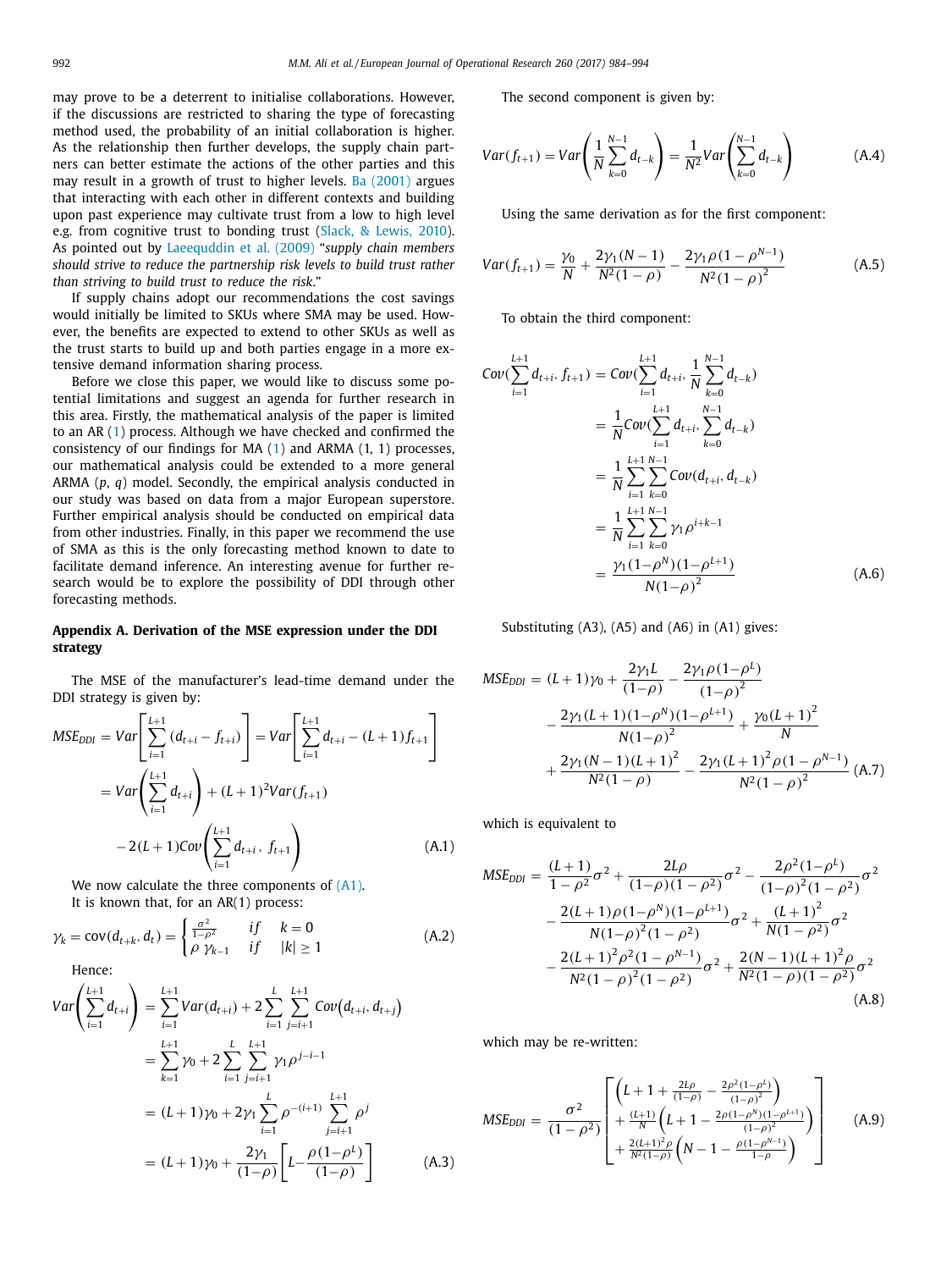<span id="page-10-0"></span>**Appendix B. MSE results of the three strategies for different values of** *L* **and** *N*



#### **References**

- [Aditya,](http://refhub.elsevier.com/S0377-2217(16)30971-7/sbref0001) J., [Sridhar,](http://refhub.elsevier.com/S0377-2217(16)30971-7/sbref0001) S., [&](http://refhub.elsevier.com/S0377-2217(16)30971-7/sbref0001) [Sohoni,](http://refhub.elsevier.com/S0377-2217(16)30971-7/sbref0001) M. (2010). Differential pricing for information sharing under competition. Production *&* Operations [Management](http://refhub.elsevier.com/S0377-2217(16)30971-7/sbref0001)*, 20*(2), 235–252. [Ali,](http://refhub.elsevier.com/S0377-2217(16)30971-7/sbref0002) M. M., [&](http://refhub.elsevier.com/S0377-2217(16)30971-7/sbref0002) [Boylan,](http://refhub.elsevier.com/S0377-2217(16)30971-7/sbref0002) J. E. (2011). Feasibility principles for [downstream](http://refhub.elsevier.com/S0377-2217(16)30971-7/sbref0002) demand infer-
- ence in supply chains. *Journal of the Operational Research Society, 62*(3), 474–482. [Ali,](http://refhub.elsevier.com/S0377-2217(16)30971-7/sbref0003) M. M., [&](http://refhub.elsevier.com/S0377-2217(16)30971-7/sbref0003) [Boylan,](http://refhub.elsevier.com/S0377-2217(16)30971-7/sbref0003) J. E. (2012). On the effect of non-optimal forecasting methods
- on supply chain downstream demand. *IMA Journal of Management [Mathematics,](http://refhub.elsevier.com/S0377-2217(16)30971-7/sbref0003) 23*(1), 81–98.
- [Ali,](http://refhub.elsevier.com/S0377-2217(16)30971-7/sbref0004) M. M., [Boylan,](http://refhub.elsevier.com/S0377-2217(16)30971-7/sbref0004) J. E., [&](http://refhub.elsevier.com/S0377-2217(16)30971-7/sbref0004) [Syntetos,](http://refhub.elsevier.com/S0377-2217(16)30971-7/sbref0004) A. A. (2012). Forecast errors and inventory performance under forecast information sharing. *[International](http://refhub.elsevier.com/S0377-2217(16)30971-7/sbref0004) Journal of Forecasting, 28*(4), 830–841.
- [Allred,](http://refhub.elsevier.com/S0377-2217(16)30971-7/sbref0005) C. R., [Fawcett,](http://refhub.elsevier.com/S0377-2217(16)30971-7/sbref0005) S. E, [Wallin,](http://refhub.elsevier.com/S0377-2217(16)30971-7/sbref0005) C., [&](http://refhub.elsevier.com/S0377-2217(16)30971-7/sbref0005) [Magnan,](http://refhub.elsevier.com/S0377-2217(16)30971-7/sbref0005) G. M. (2011). A dynamic collaboration capability as a source of [competitive](http://refhub.elsevier.com/S0377-2217(16)30971-7/sbref0005) advantage. *Decision Sciences, 42*(1), 129–161.
- [Amaral,](http://refhub.elsevier.com/S0377-2217(16)30971-7/sbref0006) J. (2009). How to win ''spend'' and influence partners: lessons in be-havioural operations from the outsourcing game. *Production and Operations [Management,](http://refhub.elsevier.com/S0377-2217(16)30971-7/sbref0006) 18*(6), 621–634.
- Angeline A. (2011). Retail collaboration on target for waste cut. Available at [http://www.supplymanagement.com/news/2011/retail-collaboration-on](http://www.supplymanagement.com/news/2011/retail-collaboration-on-target-for-waste-cut)target-for-waste-cut 2011 (accessed 8.04.16). [Asgari,](http://refhub.elsevier.com/S0377-2217(16)30971-7/sbref0008) N., [Nikbaksh,](http://refhub.elsevier.com/S0377-2217(16)30971-7/sbref0008) E., [Hill,](http://refhub.elsevier.com/S0377-2217(16)30971-7/sbref0008) A., [&](http://refhub.elsevier.com/S0377-2217(16)30971-7/sbref0008) [Farahani,](http://refhub.elsevier.com/S0377-2217(16)30971-7/sbref0008) R. (2016). Supply chain manage-
- [ment1982–2015:](http://refhub.elsevier.com/S0377-2217(16)30971-7/sbref0008) a review. *IMA Journal of Management Mathematics, 27*(1), 353–379.
- [Ba,](http://refhub.elsevier.com/S0377-2217(16)30971-7/sbref0009) S. (2001). Establishing online trust through a community [responsibility](http://refhub.elsevier.com/S0377-2217(16)30971-7/sbref0009) system. *Decision Support Systems, 31*(3), 323–336.
- [Babai,](http://refhub.elsevier.com/S0377-2217(16)30971-7/sbref0010) M. Z., [Ali,](http://refhub.elsevier.com/S0377-2217(16)30971-7/sbref0010) M. M., [Boylan,](http://refhub.elsevier.com/S0377-2217(16)30971-7/sbref0010) J. E., [&](http://refhub.elsevier.com/S0377-2217(16)30971-7/sbref0010) [Syntetos,](http://refhub.elsevier.com/S0377-2217(16)30971-7/sbref0010) A. A. (2013). Forecasting and inventory [performance](http://refhub.elsevier.com/S0377-2217(16)30971-7/sbref0010) in a two-stage supply chain with ARIMA (0, 1, 1) demand: theory and empirical analysis. *International Journal of Production Eco-nomics, 143*(2), 463–471.
- [Boone,](http://refhub.elsevier.com/S0377-2217(16)30971-7/sbref0011) T., [&](http://refhub.elsevier.com/S0377-2217(16)30971-7/sbref0011) [Ganeshan,](http://refhub.elsevier.com/S0377-2217(16)30971-7/sbref0011) R. (2008). The value of information sharing in the retail supply chain: two case studies. *Foresight: The [International](http://refhub.elsevier.com/S0377-2217(16)30971-7/sbref0011) Journal of Applied Forecasting, 9*, 12–17.
- [Boylan,](http://refhub.elsevier.com/S0377-2217(16)30971-7/sbref0012) J. E., [&](http://refhub.elsevier.com/S0377-2217(16)30971-7/sbref0012) [Syntetos,](http://refhub.elsevier.com/S0377-2217(16)30971-7/sbref0012) A. A. (2006). Accuracy and accuracy implication metrics for intermittent demand. *Foresight: The [International](http://refhub.elsevier.com/S0377-2217(16)30971-7/sbref0012) Journal of Applied Forecasting, 4*, 39–42.